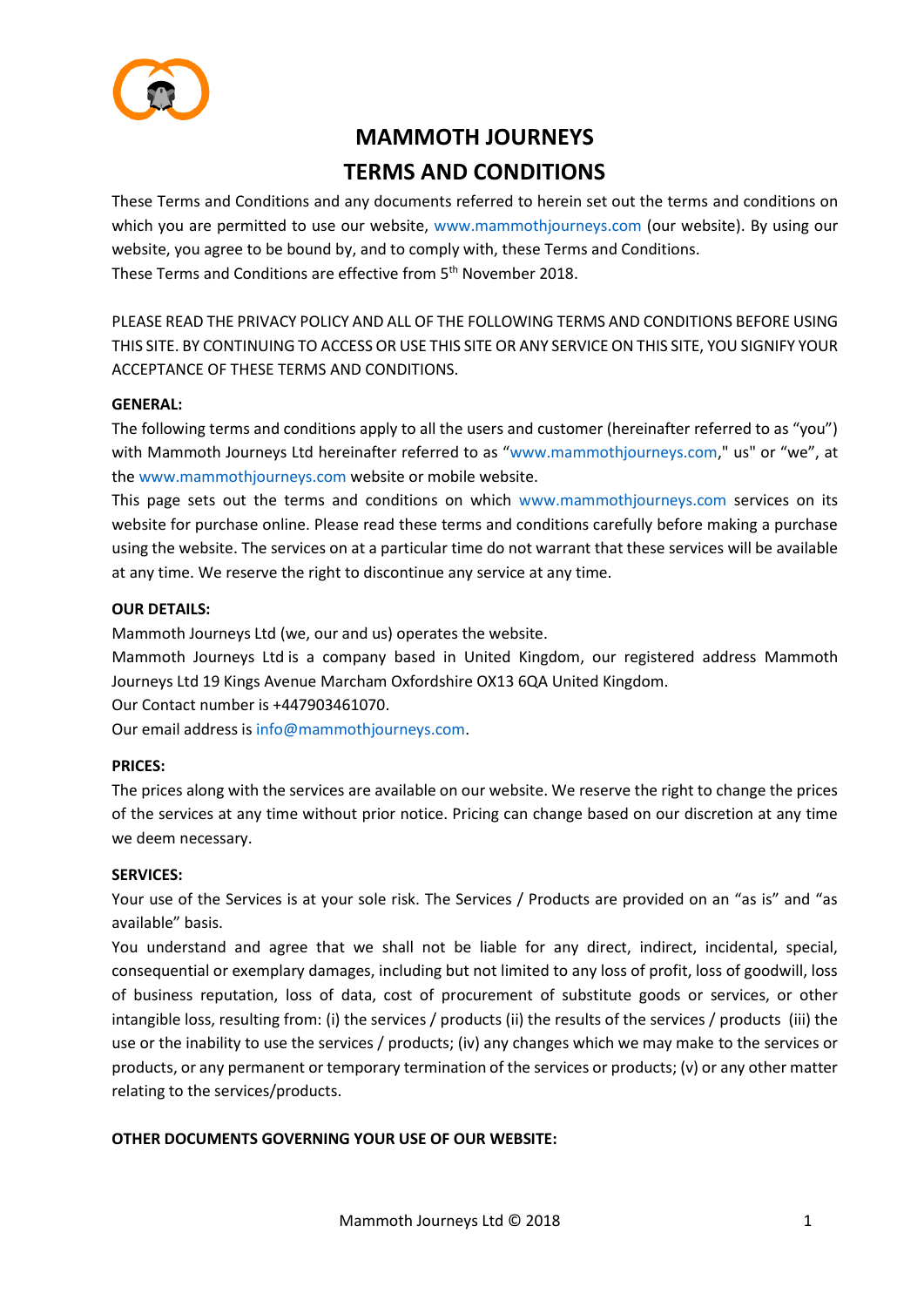

In addition to these Terms and Conditions, your use of our website is also governed by the following document:

Our privacy policy is available a[t www.mammothjourneys.com.](http://www.mammothjourneys.com/) Our privacy policy governs our use of your information. It sets out the types of information we collect, the reasons we collect it, how we use it, where we may pass it on to any third parties, in what circumstances and for what reasons, and any other relevant information relating to our use and/or processing of your information and your rights in relation to your information.

Signing and using our website, you agree to be bound by the terms and conditions contained in these Terms and Conditions; you acknowledge that we will process your information in accordance with our privacy policy.

If you do not agree to the terms set out in these Terms and Conditions, you must not use our website.

# **AVAILABILITY OF OUR WEBSITE:**

We make no representations and provide no warranties that:

The website will be made available at any specific time or from any specific geographical location; your access to the website will be continuous or uninterrupted; or

The website will be accessible or optimized on all browsers, computers, tablets, phones, or viewing platforms.

We reserve the right to suspend access to all or part of the website for any reason, including for business or operational reasons, such as improving the appearance or functionality of the website, content updates, periodic maintenance, or to resolve any issues that we become aware of. Wherever we anticipate that we need to suspend access to the website for a considerable period of time, we will try to provide you with prior notice where reasonably practicable.

# **CHANGES WE MAY MAKE TO THESE TERMS AND CONDITIONS AND OTHER DOCUMENTATION:**

We reserve the right to update these Terms and Conditions and our privacy policy and any other documentation referred to in any of these documents from time to time. We may change our Terms and Conditions and other documentation for any reason, including:

- To reflect any changes in the way we carry out our business;
- To account for any changes we make to our website, including, without limitation, any new features or functionality we provide, any adjustments to the means by which we provide notices to you, or any changes in the content, purpose or availability of the website;
- To accurately describe our current data-processing activities so that you are kept up to date with our latest practices;
- To ensure, that our documentation complies and remains compliant with any and all current and future applicable laws, regulations and official guidance.

If required by law, we will provide you with notice of any changes in these Terms and Conditions or the other documentation referred to in them by posting a notice on the website and/or by posting an updated version of these Terms and Conditions or other such documentation on our website with a new effective date stated at the beginning of them.

# **YOU'RE ACCOUNT DETAILS:**

If we provide you with account information such as a user name, identification number, account code, and/or password, you must keep such information confidential and secret and not disclose it to anyone. All account information is provided for use of the named account holder only, and not for any other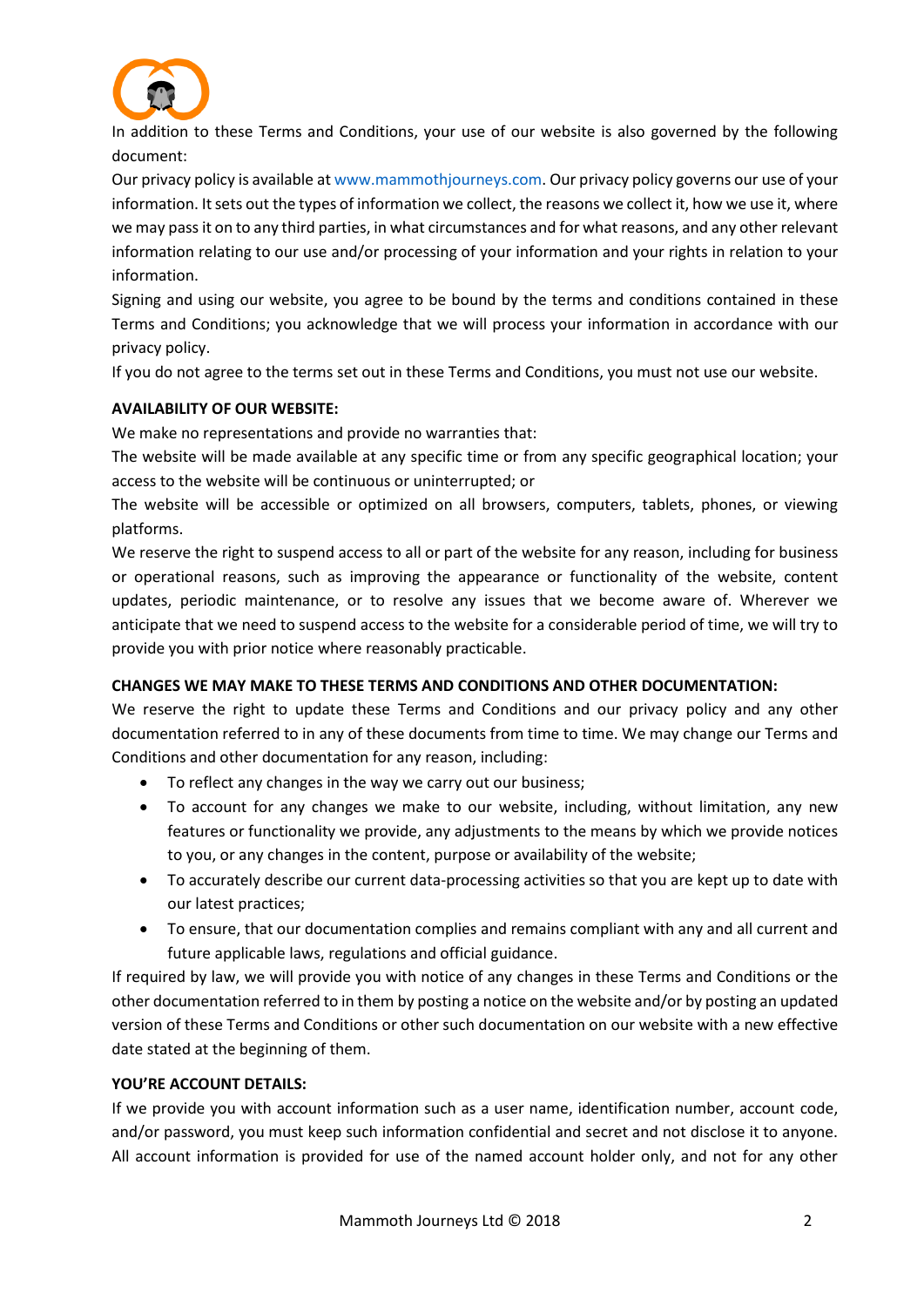

person. You are responsible for any consequences of unauthorized access to your account due to any disclosure of your account information to any third party.

We reserve the right to withdraw access to your account without notice for any actual or suspected breach of these Terms and Conditions or any other document referred to in them, including, without limitation, where we suspect that there has been unauthorized access to your account or any unauthorized disclosure of your login information.

If you know or suspect that the confidentiality of your login information has been compromised, for example, by the disclosure of such information to any third party, you must immediately change your password. If you are unable to change your password, you must immediately notify us by email, at [info@mammothjourneys.com.](mailto:INFO@MAMMOTHJOURNEYS.COM)

#### **OWNERSHIP OF MATERIAL ON OUR WEBSITE:**

All trademarks, service marks, trade names, logos, copyright, and other intellectual property rights in our website and its content are either owned by us or licensed to us. All such rights are protected by intellectual property laws around the world, and all rights are reserved. Any use of the website and its contents, other than as specifically authorized herein, is strictly prohibited. Any rights not expressly granted herein are reserved by us.

The trademarks, service marks, trade names, logos and other branding owned by third parties and used or displayed on or via our website (collectively, "Third Party Mark(s)") may be trademarks of their respective owners, who may or may not endorse or be affiliated with or connected with us.

## **INFORMATION AND CONTENT ON OUR WEBSITE PROVIDED ON NON-RELIANCE BASIS:**

Our website is made available to you in order to provide you with general information about us, our business, and any products or services that we offer from time to time. We do not make our website available for any other purposes, except as expressly provided in these Terms and Conditions.

We make no representations and provide no warranties whatsoever, whether express or implied, that any of the content or materials available on our website from time to time are accurate, up to date or complete.

#### **PERMITTED USE OF MATERIALS ON OUR WEBSITE:**

The content on our website is provided for your personal, private, and non-commercial use only. You may print or share the content from our website for lawful personal, private, and non-commercial purposes, and you may also make others within your organization aware of the content on our website. You may not otherwise extract, reproduce or distribute the content of our website without our prior written consent.

Whenever you pass on any content or materials from our website to anyone, you must acknowledge us as the authors of such content or materials (or any other authors wherever credited by us) at the time when you pass on such content or materials.

#### **PROHIBITED USES OF OUR WEBSITE:**

You must not reproduce duplicate, copy or resell any part of our website or any content from our website, save and except to the extent expressly permitted in these Terms and Conditions.

You must not, without our prior written consent, access, interfere with, damage or disrupt in any way our website or any part of it, our systems, any of our hardware or equipment or any networks on which our website is hosted, any software that we use to create or modify the website or to make the website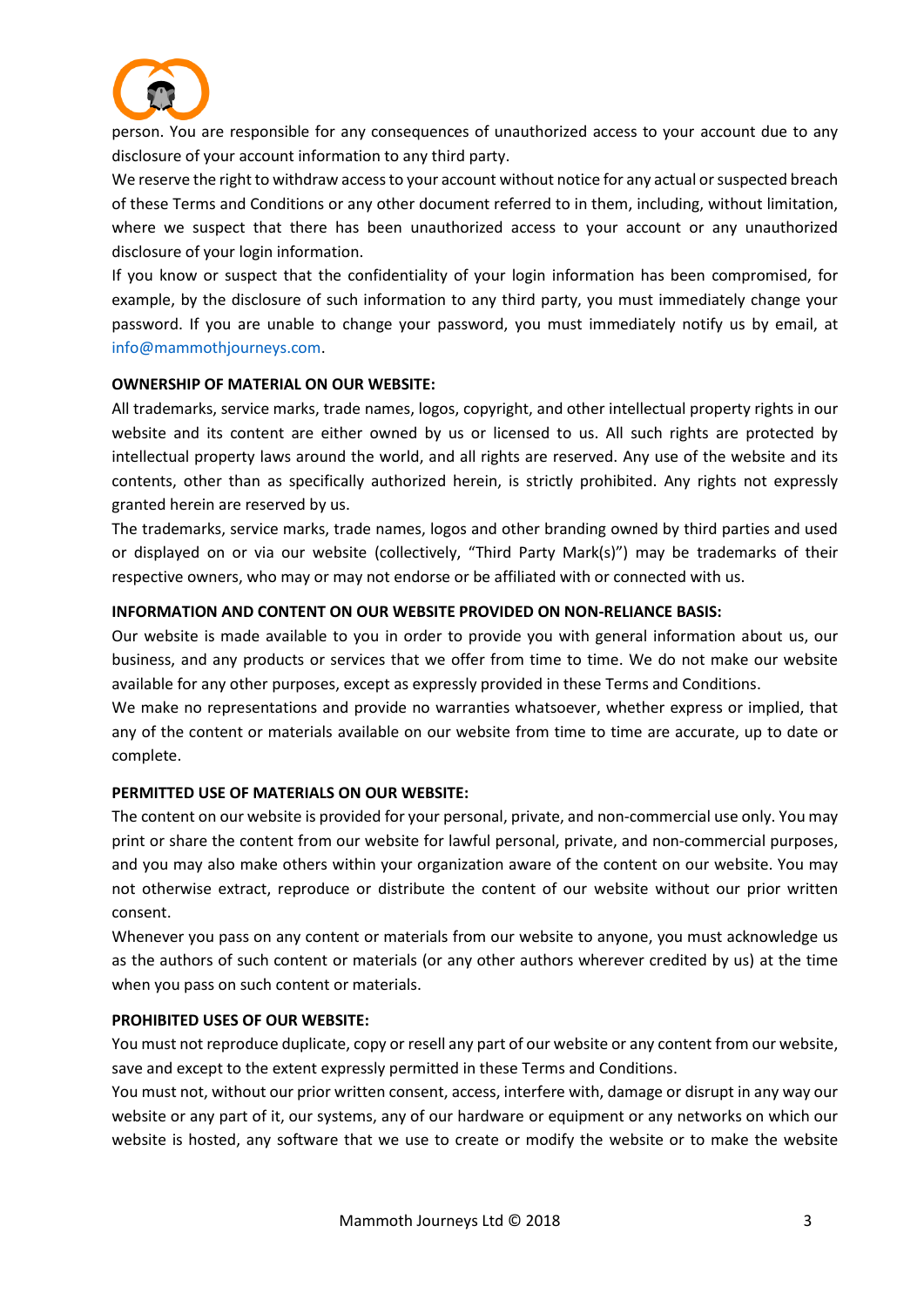

available to you, or any hardware, equipment, network, server, software or technology owned or operated by us or any third party.

You must use our website for lawful purposes only and in accordance with these Terms and Conditions. You must not use our website:

For any purpose that is unlawful or that in any way breaches any applicable laws or regulations, whether local, national or international;

For any fraudulent purposes whatsoever;

To conduct any unsolicited or unauthorized advertising or direct or indirect marketing to anyone by any means, or to otherwise spam, communicate with or market to anyone any goods, services or business not authorized by us;

To upload, host or transmit any viruses, malware, adware, spyware, worms, Trojan horses, keystroke loggers, spyware, logic bombs, time bombs or any other harmful programs or code which could adversely affect the use or operation of the website, our hardware or systems, or the computers, tablets, phones or other devices of any users or other third parties, or to upload any content or materials containing any such content;

To communicate with, harm or attempt to harm children in any way; or

In any way or for any purpose that breaches these Terms and Conditions or the terms of any of the documents these Terms and Conditions refer to.

You must not submit any information about you to us if you are under the age of 16, or about any other person who is either:

- Under the age of 16; or
- If they are aged 16 or above, where you have not received their prior written consent to submit information about them to us.

You must not submit to us any information which is considered 'sensitive personal information'. 'Sensitive personal information' is information about you or any other person which reveals your or their racial or ethnic origin, political opinions, religious or philosophical beliefs, trade union membership or which is genetic data, biometric data, information which concerns your or their health, sex life or sexual orientation.

#### **VIRUSES AND OTHER HARMFUL CONTENT:**

We do not guarantee that our website does not contain viruses or other malicious software. However, we do make reasonable efforts to prevent such viruses or bugs from being uploaded to our website.

We shall not be responsible for any bugs or viruses on our website, or any software that might be transferred to your computer from our website, or any consequences which the presence or operation of such programs may have.

#### **LINKS TO OTHER WEBSITES:**

Links to third party content or websites may appear on our website from time to time. We are not responsible for the content of any websites accessible via any link(s) on our website. All content on third party websites is outside of our control, and we do not represent or warrant that such content is related to us or our website, suitable or appropriate for use or viewing, lawful or accurate.

You should check the privacy policy of any such third party to establish how they may use your information before you decide to use their website and its features.

## **EXCLUSIONS AND LIMITATIONS OF LIABILITY:**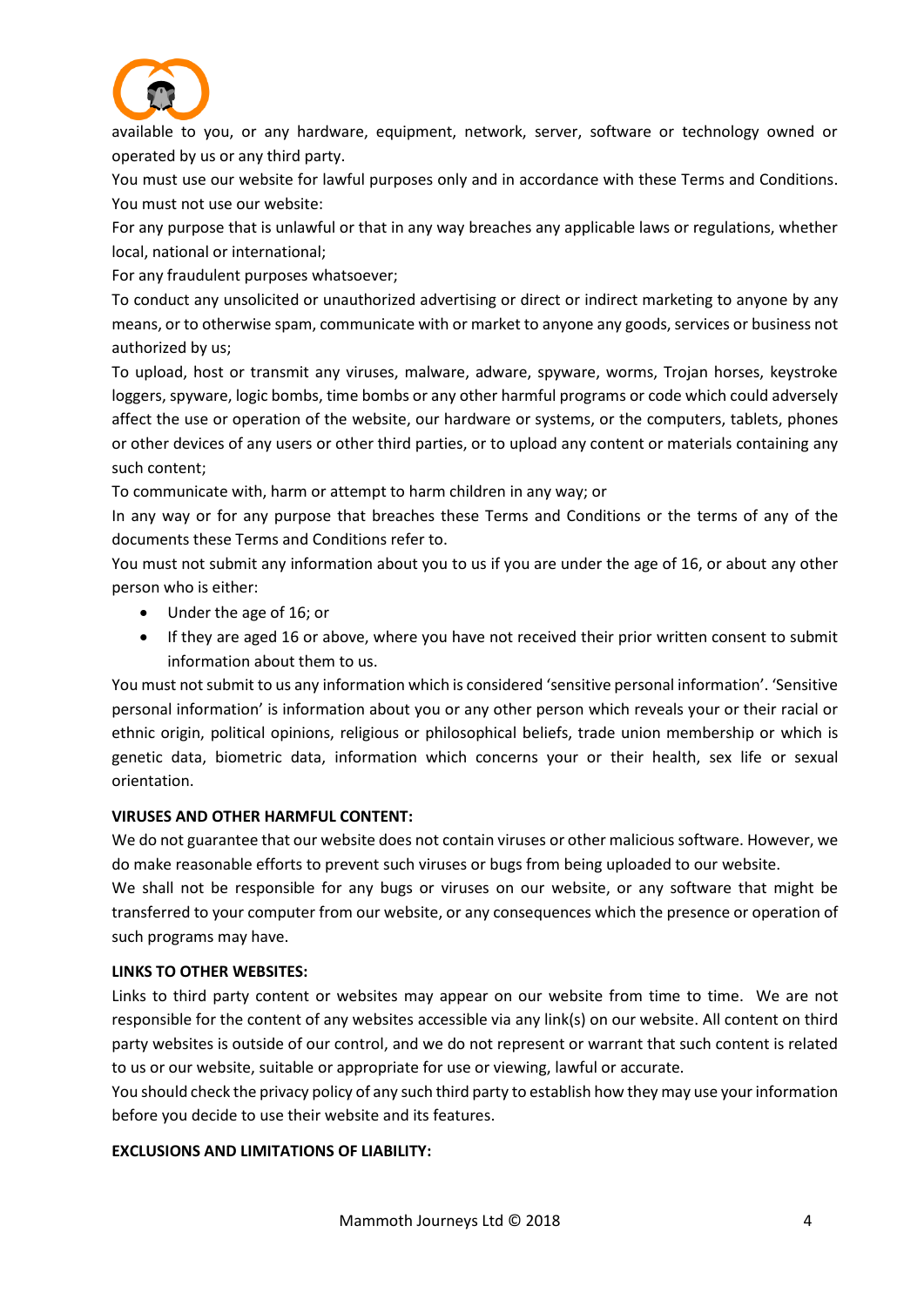

We do not exclude our liability to you where it would be unlawful to do so, for example, for death or personal injury caused by our negligence. If applicable law does not allow all or any part of the below limitations of liability to apply to you, the limitations will apply to you only to the maximum extent permitted by applicable law.

OUR ENTIRE LIABILITY, AND YOUR EXCLUSIVE REMEDY, IN LAW, IN EQUITY, OR OTHERWISE, WITH RESPECT TO THE WEBSITE CONTENT AND SERVICES AND/OR FOR ANY BREACH OF THIS AGREEMENT IS SOLELY LIMITED TO THE AMOUNT YOU PAID, FOR SERVICES PURCHASED VIA THE WEBSITE.

WE WILL NOT BE LIABLE FOR ANY DIRECT, INDIRECT, INCIDENTAL, SPECIAL OR CONSEQUENTIAL DAMAGES IN CONNECTION WITH THIS AGREEMENT OR THE SERVICES IN ANY MANNER, INCLUDING LIABILITIES RESULTING FROM

- a) YOUR USE OF OUR WEBSITE;
- b) ANY CORRUPTION OR LOSS OF DATA;
- c) ANY INABILITY TO ACCESS OUR WEBSITE, INCLUDING, WITHOUT LIMITATION, ANY INTERRUPTIONS, SUSPENSION OR WITHDRAWAL OF OUR WEBSITE (FOR ANY REASON WHATSOEVER);
- d) ANY USE YOU MAKE OF ANY CONTENT OR MATERIALS ON OUR WEBSITE, INCLUDING ANY RELIANCE YOU MAKE ON SUCH CONTENT OR MATERIAL;
- e) ANY LOSS OF SAVINGS;
- f) ANY OTHER SECONDARY, CONSEQUENTIAL OR INDIRECT LOSSES,

AND EVEN IF WE HAVE BEEN ADVISED OF THE POSSIBILITY OF SUCH LOSS OR DAMAGE, WITHOUT LIMITATION, YOU ASSUME AND SHALL BE LIABLE FOR THE ENTIRE COST OF ALL NECESSARY SERVICING, REPAIR OR CORRECTION IN THE EVENT OF ANY SUCH LOSS, DAMAGE, COSTS, EXPENSES, LIABILITIES OR PENALTIES ARISING.

WE SHALL NOT BE LIABLE FOR ANY DAMAGE THAT YOU COULD HAVE AVOIDED BY FOLLOWING OUR ADVICE TO APPLY AN UPDATE OFFERED TO YOU FREE OF CHARGE OR FOR DAMAGE THAT WAS CAUSED BY YOU FAILING TO CORRECTLY FOLLOW INSTALLATION INSTRUCTIONS OR TO HAVE IN PLACE THE MINIMUM SYSTEM REQUIREMENTS ADVISED BY US.

YOU AGREE THAT IN THE EVENT THAT YOU INCUR ANY DAMAGES, LOSSES OR INJURIES ARISING OUT OF, OR IN CONNECTION WITH, OUR ACTS OR OMISSIONS, THE DAMAGES, IF ANY, CAUSED TO YOU ARE NOT IRREPARABLE OR SUFFICIENT TO ENTITLE YOU TO AN INJUNCTION PREVENTING ANY EXPLOITATION OF ANY WEBSITE, SERVICE, PROPERTY, PRODUCT OR OTHER CONTENT OWNED OR CONTROLLED BY US, AND YOU WILL HAVE NO RIGHTS TO ENJOIN OR RESTRAIN THE DEVELOPMENT, PRODUCTION, DISTRIBUTION, ADVERTISING, EXHIBITION OR EXPLOITATION OF ANY WEBSITE, PROPERTY, PRODUCT, SERVICE, OR OTHER CONTENT OWNED OR CONTROLLED BY US.

To the extent that any of the provisions of this clause are unenforceable as outright exclusions of liability, they shall be construed as limitations on liability, limiting our liability to you to the maximum extent permitted by law.

# **INDEMNIFICATION:**

You and also any third party for or on behalf of whom you operate an account or activity on the website, agree to defend, indemnify and hold us harmless from and against any claims, liabilities, damages, losses and expenses, including, without limitation, reasonable legal and attorneys' fees and costs, arising out of or in any way connected with any of the following:

- You're uploads, access to or use of the website;
- Your breach or alleged breach of these Terms and Conditions;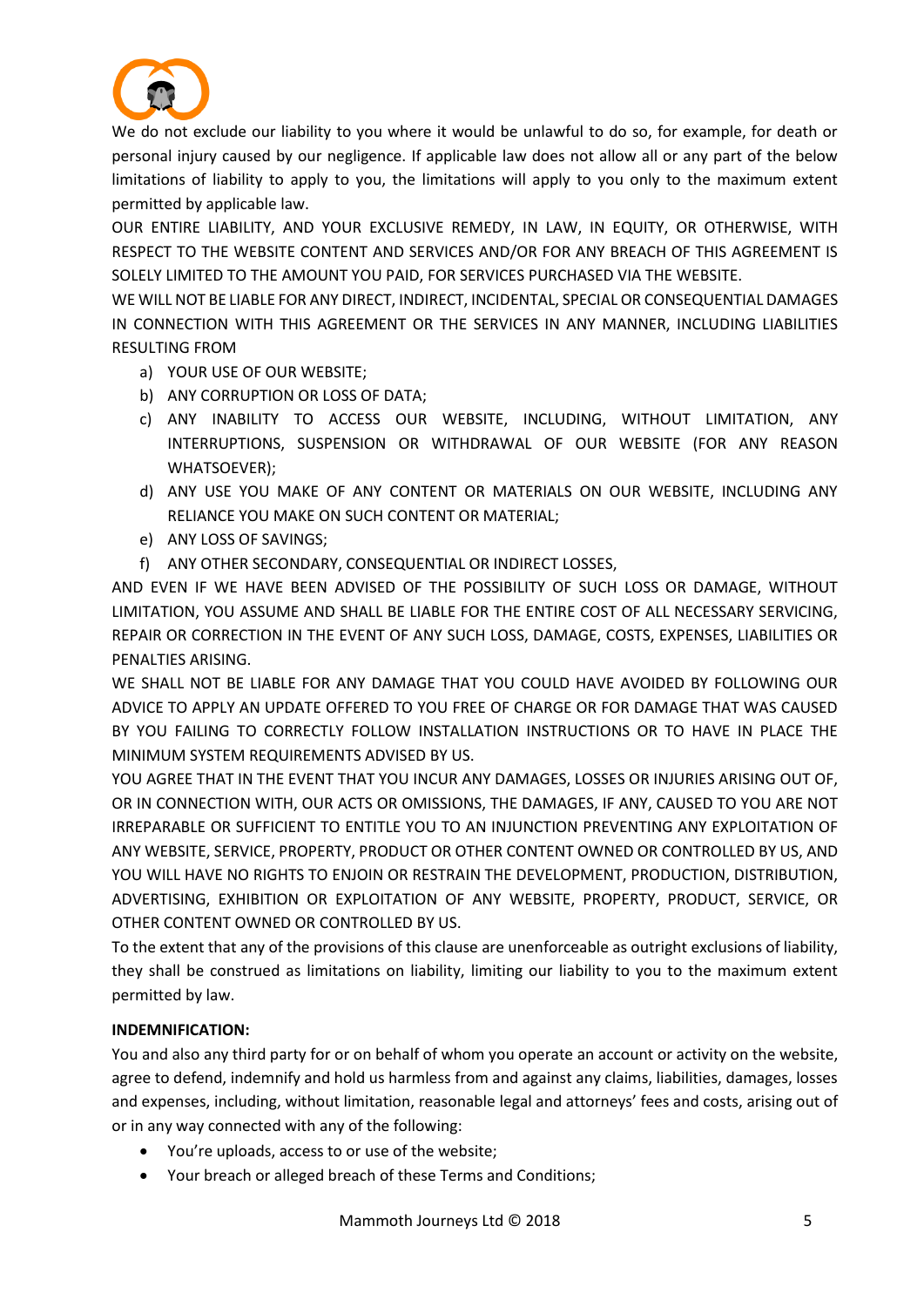

- Your violation of any third-party right, including, without limitation, any intellectual property right, publicity, confidentiality, property, or privacy right;
- Your violation of any laws, rules, regulations, codes, statutes, ordinances or orders of any governmental and quasi-governmental authorities, including, without limitation, all regulatory, administrative and legislative authorities; or
- Any misrepresentation made by you.

You will cooperate as fully required by us in the defense of any claim. We reserve the right to assume the exclusive defense and control of any matter subject to indemnification by you, and you will not, in any event, settle any claim without our prior written consent.

# **DISCLAIMERS:**

THE WEBSITE IS PROVIDED ON AN "AS IS", "AS AVAILABLE" AND "WITH ALL FAULTS" BASIS. TO THE FULLEST EXTENT PERMISSIBLE BY LAW, WE DO NOT MAKE ANY REPRESENTATIONS OR WARRANTIES OR ENDORSEMENTS OF ANY KIND WHATSOEVER, EXPRESS OR IMPLIED, AS TO:

- THE SERVICE;
- THE WEBSITE CONTENT;
- USER CONTENT; OR
- SECURITY ASSOCIATED WITH THE TRANSMISSION OF INFORMATION TO THE WEBSITE.

IN ADDITION, WE HEREBY DISCLAIM ALL WARRANTIES, EXPRESS OR IMPLIED, INCLUDING, BUT NOT LIMITED TO, THE WARRANTIES OF MERCHANTABILITY, FITNESS FOR A PARTICULAR PURPOSE, NON-INFRINGEMENT, TITLE, CUSTOM, TRADE, QUIET ENJOYMENT, SYSTEM INTEGRATION AND FREEDOM FROM COMPUTER VIRUS.

WE DO NOT REPRESENT OR WARRANT THAT THE SERVICE WILL BE ERROR-FREE OR UNINTERRUPTED, THAT DEFECTS WILL BE CORRECTED OR THAT THE SERVICE OR THE SERVER THAT MAKES THE SERVICE AVAILABLE IS FREE FROM ANY HARMFUL COMPONENTS, INCLUDING, WITHOUT LIMITATION, VIRUSES. WE DO NOT MAKE ANY REPRESENTATIONS OR WARRANTIES THAT THE INFORMATION (INCLUDING ANY INSTRUCTIONS) ON THE SERVICE IS ACCURATE, COMPLETE, OR USEFUL. YOU ACKNOWLEDGE THAT YOUR USE OF THE WEBSITE IS AT YOUR SOLE RISK. WE DO NOT WARRANT THAT YOUR USE OF THE WEBSITE IS LAWFUL IN ANY PARTICULAR JURISDICTION, AND WE SPECIFICALLY DISCLAIM SUCH WARRANTIES. SOME JURISDICTIONS LIMIT OR DO NOT ALLOW THE DISCLAIMER OF IMPLIED OR OTHER WARRANTIES SO THE ABOVE DISCLAIMER MAY NOT APPLY TO YOU TO THE EXTENT SUCH JURISDICTION'S LAW IS APPLICABLE TO YOU AND THESE TERMS AND CONDITIONS.

BY ACCESSING OR USING THE WEBSITE YOU REPRESENT AND WARRANT THAT YOUR ACTIVITIES ARE LAWFUL IN EVERY JURISDICTION WHERE YOU ACCESS OR USE THE SERVICE.

WE DO NOT ENDORSE CONTENT AND SPECIFICALLY DISCLAIM ANY RESPONSIBILITY OR LIABILITY TO ANY PERSON OR ENTITY FOR ANY LOSS, DAMAGE (WHETHER ACTUAL, CONSEQUENTIAL, PUNITIVE OR OTHERWISE), INJURY, CLAIM, LIABILITY OR OTHER CAUSE OF ACTION OF ANY KIND OR CHARACTER BASED UPON OR RESULTING FROM ANY CONTENT.

# **AGE RESTRICTIONS ON USE OF OUR WEBSITE:**

Our website and any products or services available on or via the website are not intended for use by individuals under the age of 16.

IF YOU ARE UNDER THE AGE OF 16, YOU MUST NOT USE OUR WEBSITE, PURCHASE, OR ATTEMPT TO PURCHASE ANY OF OUR PRODUCTS OR SERVICES OR SUBMIT ANY INFORMATION ABOUT YOU OR ANYONE ELSE TO US.